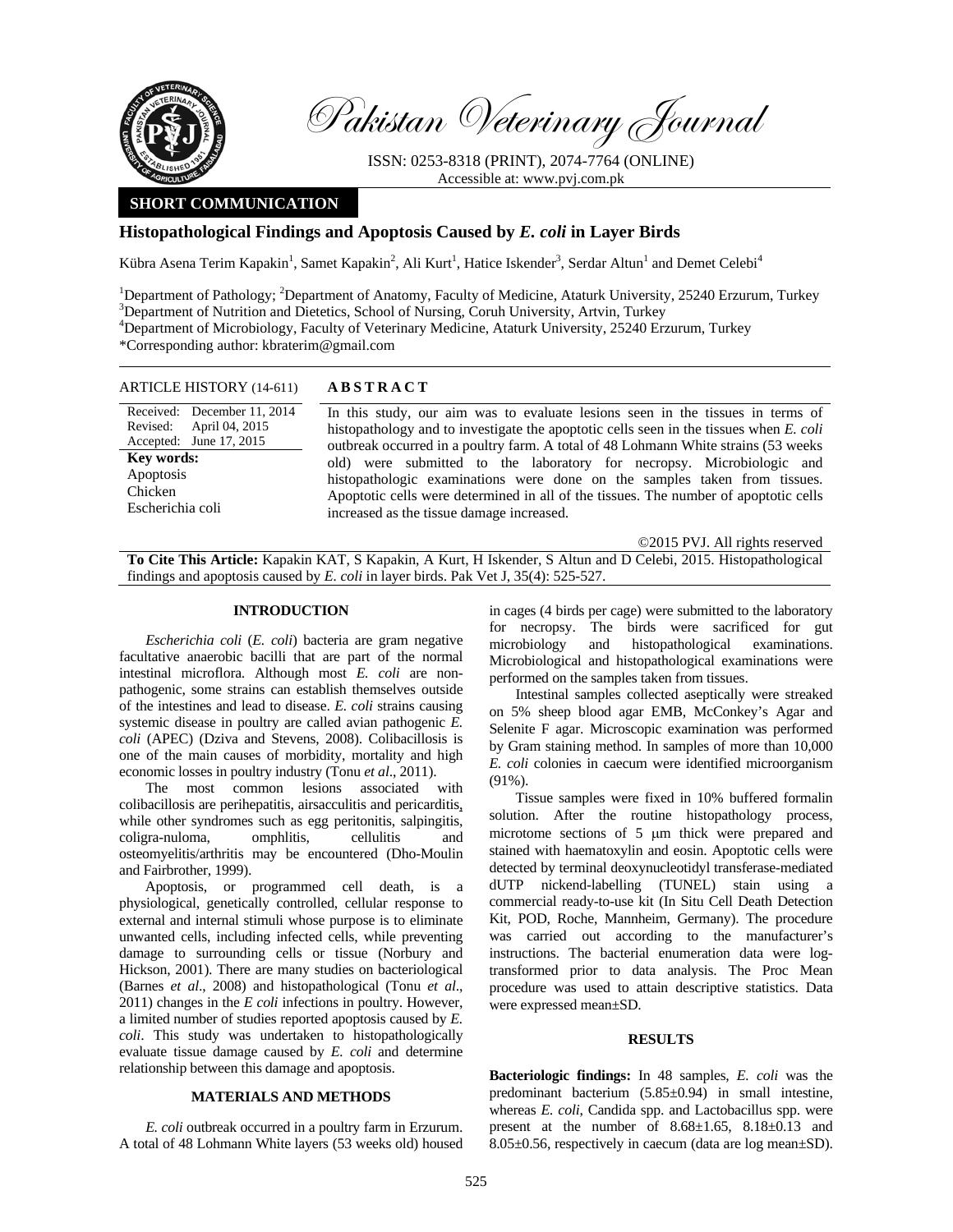

**Fig. 1:** Photomicrograph of lungs of broilers suffering from colibacillosis. a) Lymphoid hyperplasia and inflammation in bronchi (arrow), b) Inflammatory cells in the interlobular septa (arrow) and c-d) Apoptosis in bronchial epithelial cells (arrow). Stain: a & b: H&E; c & d: TUNEL; X20.



Fig. 2: Photomicrograph of various organs of broilers suffering from colibacillosis. a) Inflammatory cells in the interstitial area (arrow), b) Apoptosis in tubular epithelial cells and glomerulus (arrow), c) Necrosis and inflammatory cells in the liver (arrow). Above small plate: *E coli* (Gram stain, X 100), d) Apoptosis in the liver (arrow), e) Necrosis in the spleen (arrow) and f) Apoptosis in the spleen (arrow). Stain: a, c & e: H&E; b, d & f: TUNEL; X20.

**Macroscopic findings:** Clinically, weakness, in appetence, diarrhea were observed in the sick birds. Spleen, liver and kidney were markedly enlarged and congested. In some birds, foci varying in size and number, ranging in color from gray to yellow, were seen in the parenchyma of mentioned organs. The lungs were dark due to congestion. Some birds displayed thickening of the

pleura and consolidated areas covered with yellowish fibrin in lungs.

**Microscopic and immuno-histochemical findings:** In the microscopic examination, the presence of necrosis or hyperplasia in the epithelium of the bronchi was seen. The presence of heterophils, lymphocytes, macrophages,